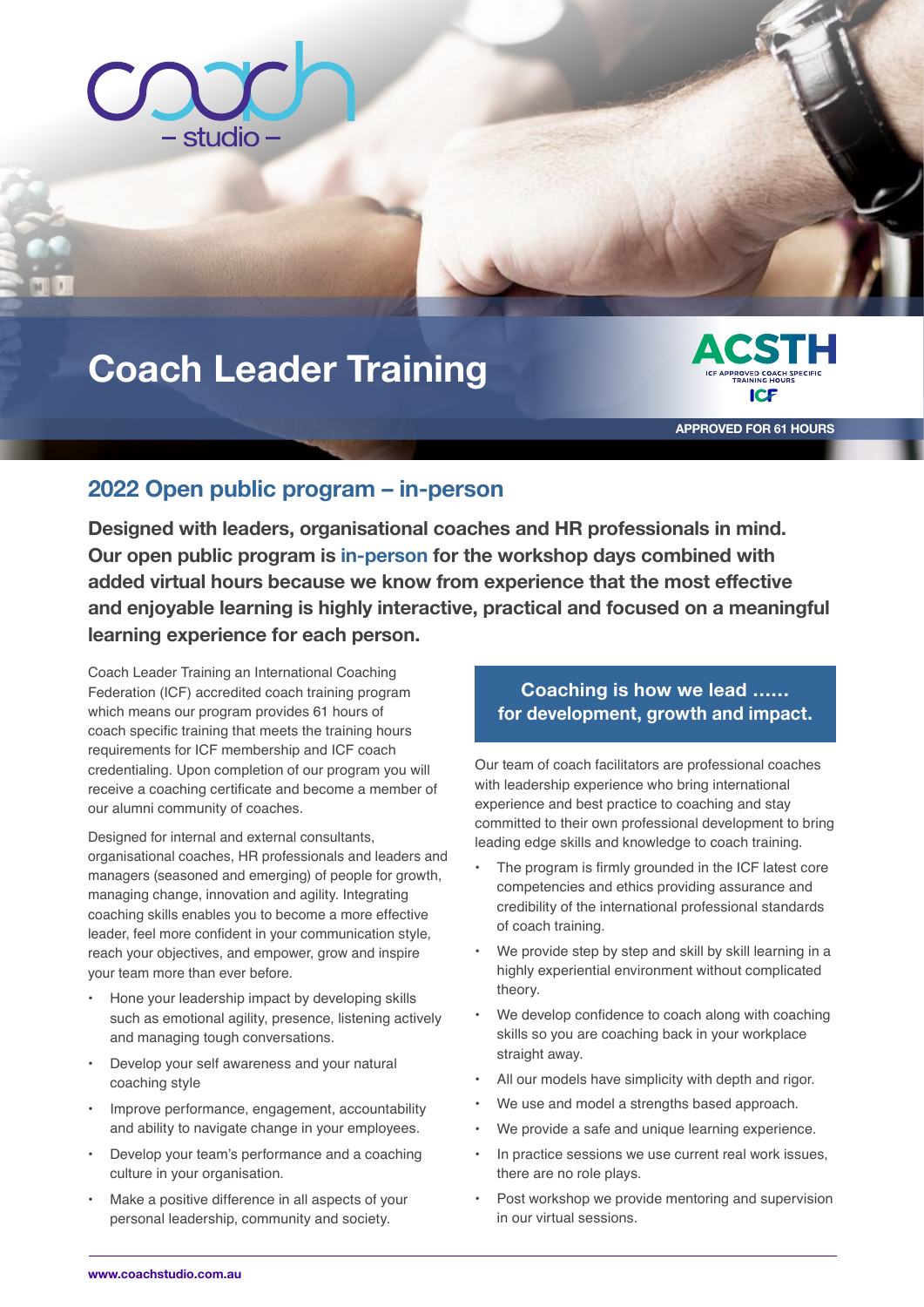## About the Program

We have thoughtfully designed the program from industry best practice in a way that builds confidence and courage each step of the way. We work with real workplace scenarios drawn from your unique business environment and leadership challenges for skills practice that is a safe, confidential and individually supported learning environment. Our participants typically come away being reinspired with their leadership purpose and for many it's life and career transforming.

In addition to the program we offer group and individual mentor coaching for ICF credentialing as a day retreat. Contact us for further information.

#### **P**rogram components

The full program provides 61 hours of coach training over four months consisting of:

- **Setting You Up for Success:** one hour virtual preparation.
- **Pre-work:** reading material prior to the workshop.
- **Workshop Level 1:** 3 days
- **Workshop Level 2:** 3 days
- **• Peer Coaching Groups:** self directed and documented coaching practice sessions and reflective practice.
- **Field Work:** documented coaching sessions
- **Coaching in Action:** virtual group sessions via Zoom. Debrief, supervision and mentoring.

## Level 1 (Foundation) Overview

### 2022 Adelaide Program Dates

Venue: The Monastery Retreat and Conference Centre, 15 Cross Road, Glen Osmond SA

**Level 1: 29, 30 & 31 August Level 2: 24 & 25 October**

See below for full components.

### **THREE DAY WORKSHOP + 2 x 1.5 hr virtual sessions.**

# **LEVEL 1 PROGRAM COMPONENTS**







**Accreditation** 

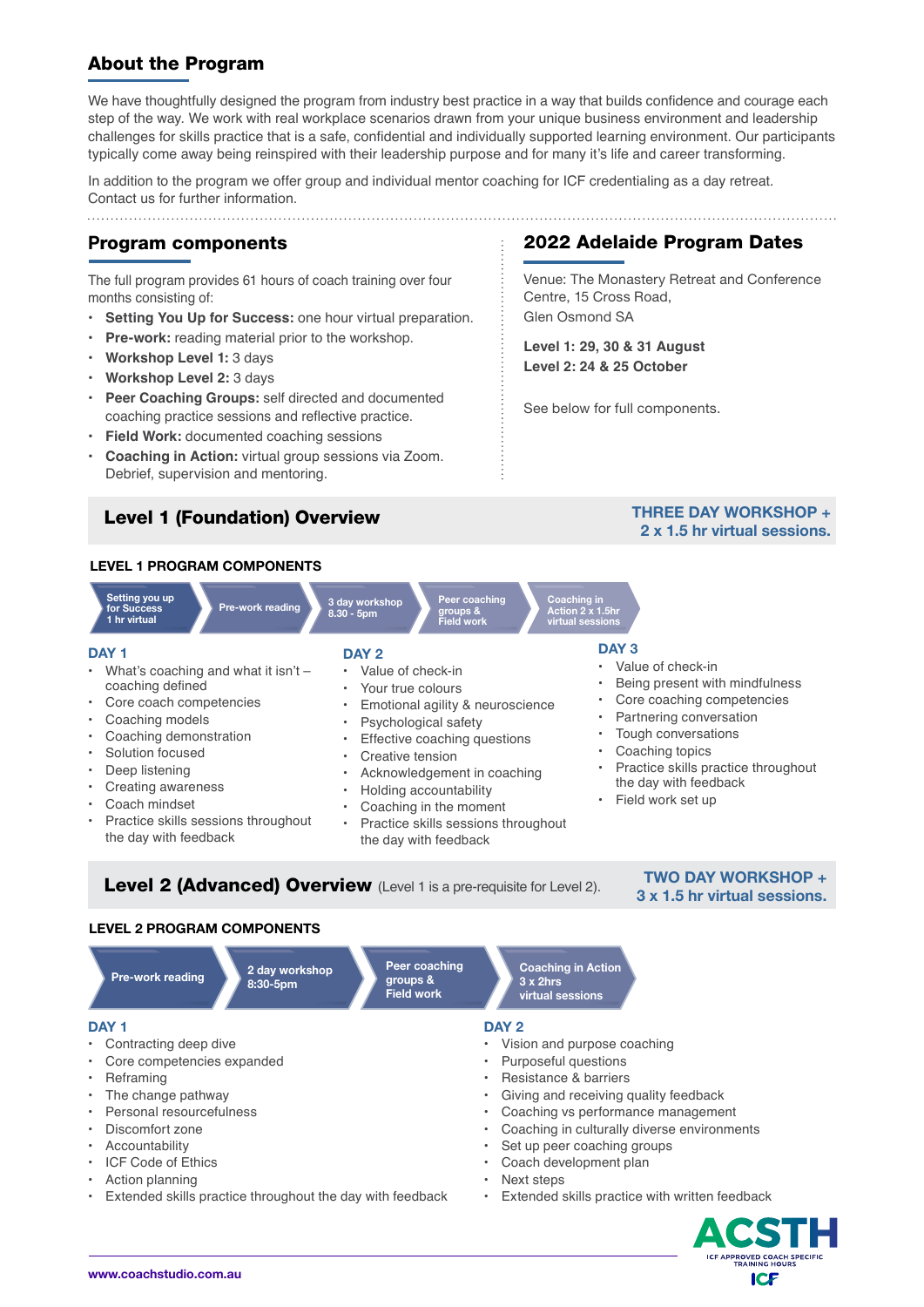#### Investment:

| <b>EARLY BIRDS</b><br><b>BEFORE 31 MAY 2022</b>                                                                                                     | <b>LATE RISERS</b><br><b>FROM 1 JUNE 2022</b>                                                                                       | <b>INVESTMENT DETAILS</b><br>Investment includes:<br>Comprehensive workbook<br>Pre-work material, workshop days & virtual<br>sessions<br>Two highly experienced coach trainers with<br><b>ICF</b> credentials<br>Level 2 includes additional ICF credentialed<br>mentor coaches<br>Coach Studio certificate upon completion<br>Lunch and refreshments at workshop days |
|-----------------------------------------------------------------------------------------------------------------------------------------------------|-------------------------------------------------------------------------------------------------------------------------------------|------------------------------------------------------------------------------------------------------------------------------------------------------------------------------------------------------------------------------------------------------------------------------------------------------------------------------------------------------------------------|
| <b>LEVEL 1:</b><br>Individual Registration<br>$$2,250 + gst$ per person<br>Register with a friend or<br>colleague, then it's<br>$$2,100 + gst each$ | <b>LEVEL 1:</b><br>Individual registration<br>$$2,475 + gst$ per person<br>Register with friend/<br>colleague $$2,325 + gst$        |                                                                                                                                                                                                                                                                                                                                                                        |
| <b>LEVEL 2:</b><br>Individual Registration<br>$$1,950 + gst$ per person<br>Register with a friend or<br>colleague, then it's<br>$$1,850 + gst$ each | <b>LEVEL 2:</b><br>Individual registration<br>$$2,150 + gst$ per person<br>Register with friend/<br>colleague $$2,050 + gst$        | <b>Payment by instalments:</b><br>Available upon request.<br>$$100 + gst$ admin fee will apply to payment<br>by instalments<br><b>Cancellation Policy:</b><br>Your payment secures your place and is<br>required in full before commencement.                                                                                                                          |
| <b>LEVEL 1 &amp; 2</b><br><b>PAID TOGETHER:</b><br>Individual $$4,100 + gst$<br>With a friend or colleague,<br>$$3,850 + gst each$                  | <b>LEVEL 1 &amp; 2</b><br><b>PAID TOGETHER:</b><br>Individual $$4,510 + gst$<br>Register with friend or<br>colleague $$4,310 + gst$ | All cancellations/transfers must be received<br>in writing to hello@coachstudio.com.au<br>Refunds will not be given unless at least<br>20 working days notice prior to program<br>commencement.<br>10% of total cost will be deducted for<br>admin costs on refunds.<br>Full policy information available.                                                             |
| Canah Ctudia reserves the right to shopes prising far future programs                                                                               |                                                                                                                                     |                                                                                                                                                                                                                                                                                                                                                                        |

erves the right to change pricing for future programs.

## What our participants say:

*"Action packed days but with plenty of reflection / feedback time and opportunity to embed the learning. Rarely get that opportunity in other training. Very positive, affirming, encouraging, supportive, constructive with clear methodology and process that was engaging, challenging and acknowledging of attendees. The facilitators are 100% committed to the benefits of coaching and how it an benefit others and sometimes transform lives. Their enthusiasm is infectious and motivating."*

*"Rich and insightful! I have learnt so much had so many insights, discovered more about myself and developed new skills. The facilitators are incredibly knowledgeable and so generous with sharing their wisdom. Both maintained great energy throughout and I enjoyed their humour and honesty."*

*"Especially value the simple yet powerful models. The coaching model is fabulous; very helpful and it works so well. Both are excellent facilitators, excellent communication, rapport, pace, clarity and time for exploration. Great having two facilitators."*

**Coach Studio is accredited by the International Coaching Federation and aligned with their Code of Ethics. We specialise in providing coach skills training and leadership coaching by our team of professional coaches across Australia. We provide customised programs to meet your needs and will partner with you in co-creating and co-branding.**

#### In-house Programs

We offer the same high professional standard in our in-house Leader as Coach as two or three daily workshops customised to your needs. Supporting your staff development for improved communication, adaptability, collaboration, enhanced well-being and courageous leadership.

**Accreditation** 

## Leadership Coaching

Supporting leaders to enhance leadership skills, wellbeing and performance. For further information we won't direct you to fill out forms or dig through a website,<br>just give us a call. just give us a call.